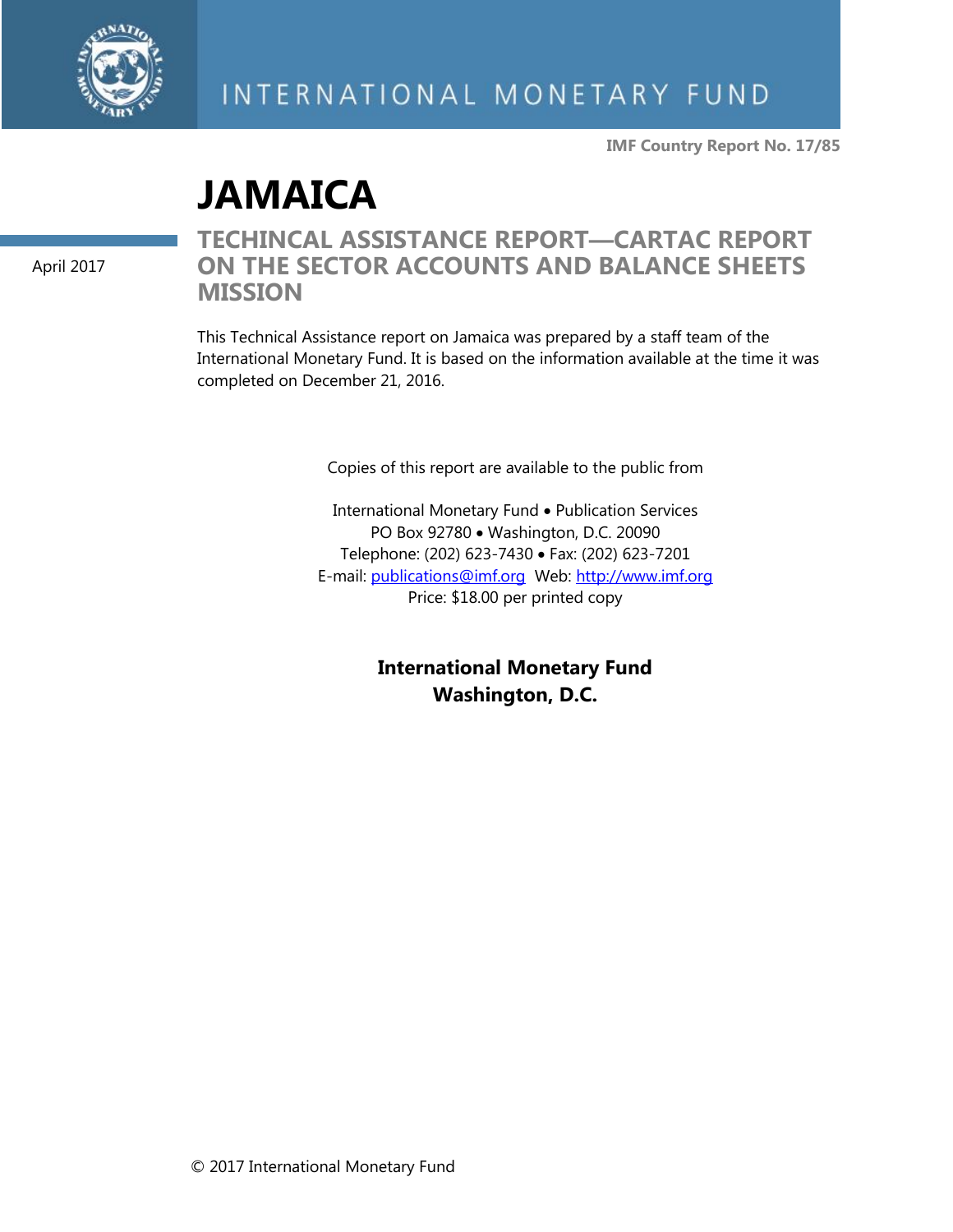**Caribbean Regional Technical Assistance Centre**



# **JAMAICA**

# **REPORT ON THE SECTOR ACCOUNTS AND BALANCE SHEETS MISSION** (November 28–December 9, 2016)

**Prepared by John Joisce**

**December 2016**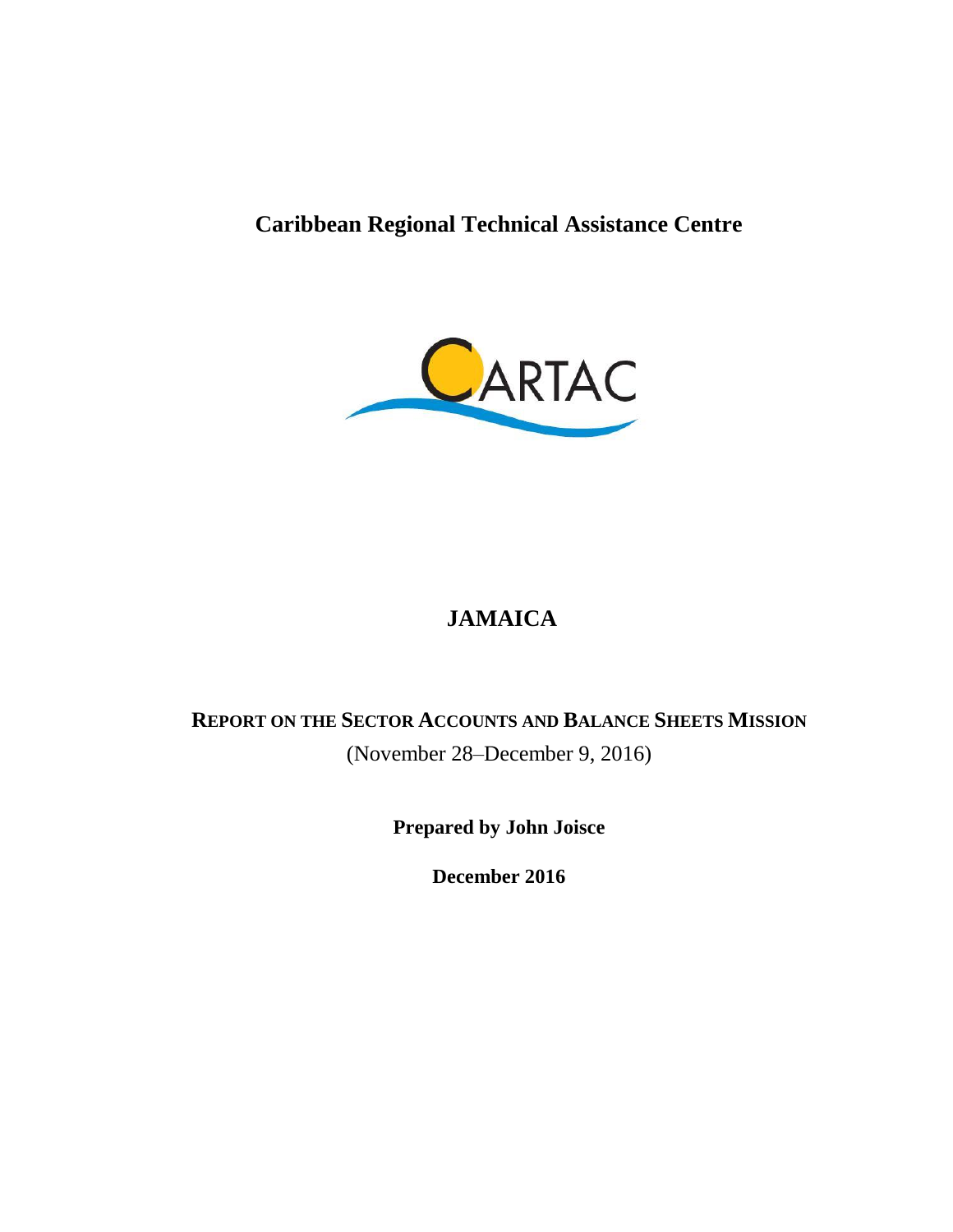The contents of this report constitute technical advice provided by the staff of the International Monetary Fund (IMF) to the authorities of Jamaica (the TA recipient) in response to their request for technical assistance. This report (in whole or in part) or summaries thereof may be disclosed by the IMF to IMF Executive Directors and members of their staff, as well as to other agencies or instrumentalities of the TA recipient, and upon their request, to World Bank staff, and other technical assistance providers and donors with legitimate interest, members of the Steering Committee of CARTAC, unless the TA recipient specifically objects to such disclosure (see [Operational](http://www.imf.org/external/np/pp/eng/2013/061013.pdf)  [Guidelines for the Dissemination of Technical Assistance](http://www.imf.org/external/np/pp/eng/2013/061013.pdf)  [Information\)](http://www.imf.org/external/np/pp/eng/2013/061013.pdf). Publication or Disclosure of this report (in whole or in part) or summaries thereof to parties outside the IMF other than agencies or instrumentalities of the TA recipient, World Bank staff, other technical assistance providers and donors with legitimate interest members of the Steering Committee of CARTAC, shall require the explicit consent of the TA recipient and the IMF's Statistics Department.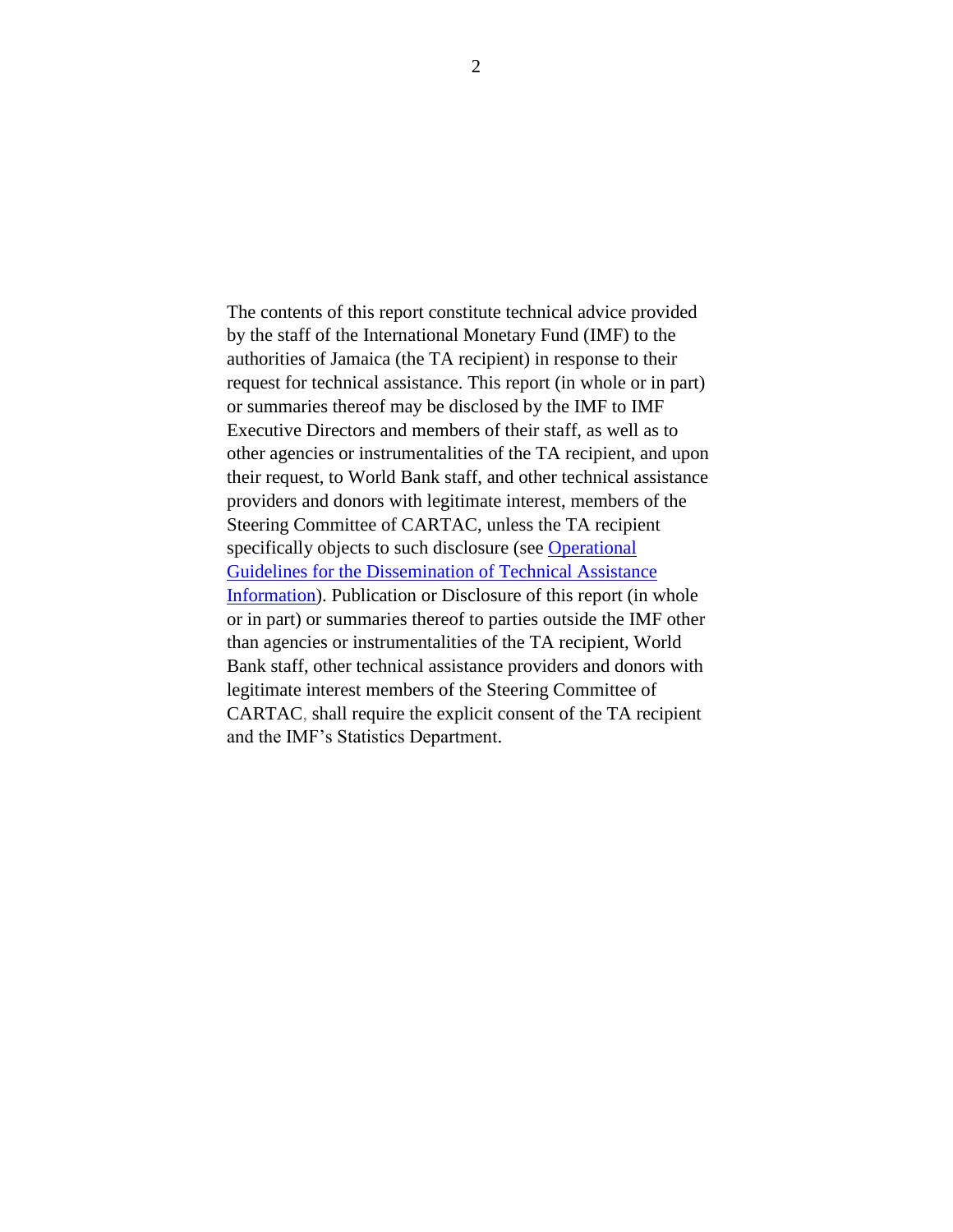# **Contents Page**

| A. Action Plan for All Agencies (Bank of Jamaica, Financial Services Commission,       |  |
|----------------------------------------------------------------------------------------|--|
|                                                                                        |  |
|                                                                                        |  |
|                                                                                        |  |
| D. Action Plan for the Ministry of Finance and the Public Sector 11                    |  |
|                                                                                        |  |
|                                                                                        |  |
|                                                                                        |  |
|                                                                                        |  |
|                                                                                        |  |
|                                                                                        |  |
|                                                                                        |  |
|                                                                                        |  |
|                                                                                        |  |
|                                                                                        |  |
|                                                                                        |  |
| Annex. Suggested selected balance sheet items of nonfinancial corporations for the Tax |  |
|                                                                                        |  |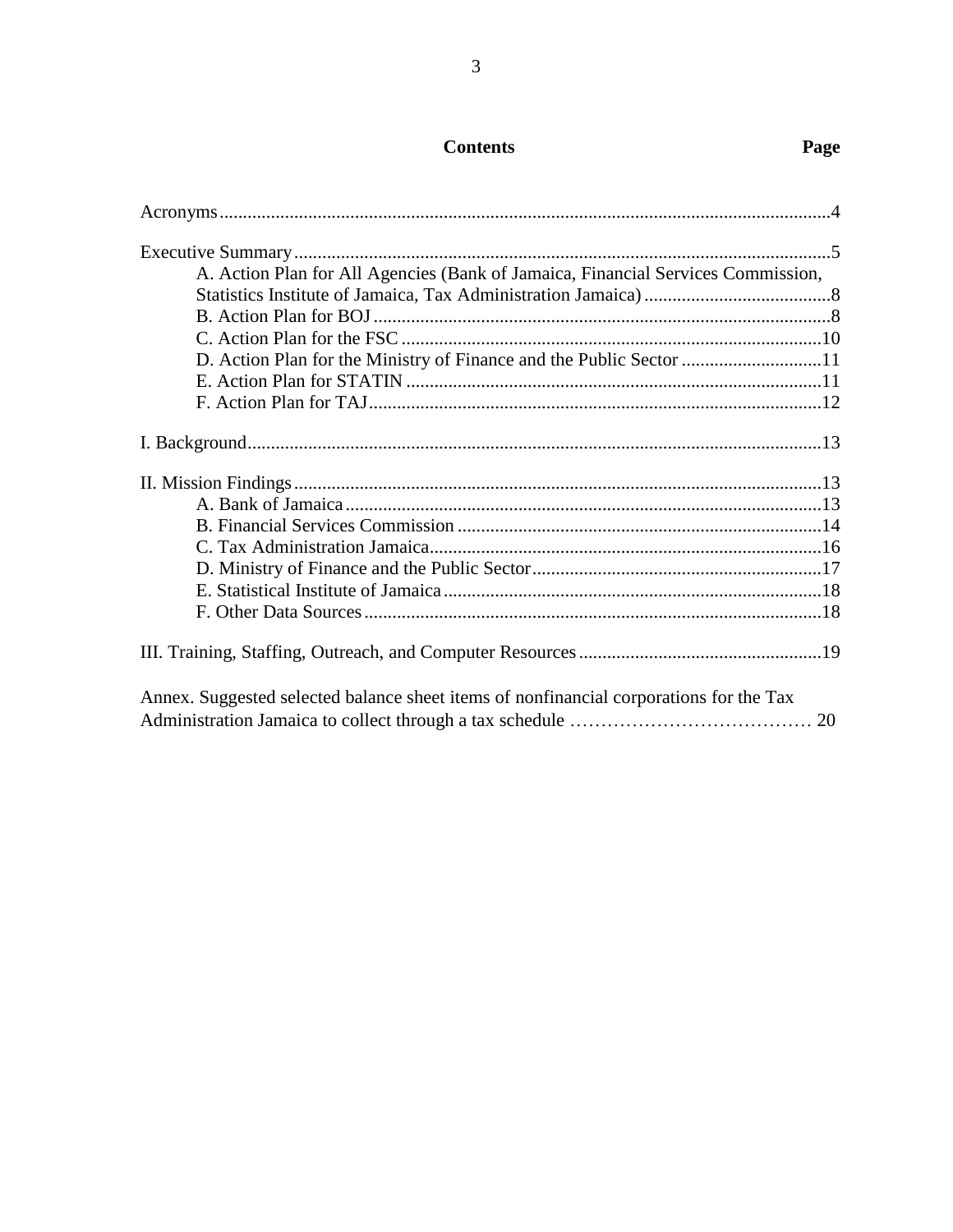#### **ACRONYMS**

| 2008 SNA      | System of National Accounts 2008                      |
|---------------|-------------------------------------------------------|
| <b>BOJ</b>    | <b>Bank of Jamaica</b>                                |
| <b>CARTAC</b> | Caribbean Regional Technical Assistance Centre        |
| <b>EIPD</b>   | Economic Information and Publications Department, BOJ |
| FOF           | Flow of funds/sector balance sheets                   |
| <b>FSC</b>    | <b>Financial Services Commission</b>                  |
| GOJ           | Government of Jamaica                                 |
| <b>IIP</b>    | International investment position                     |
| <b>JSE</b>    | Jamaica Stock Exchange                                |
| <b>MOFPS</b>  | Ministry of Finance and the Public Sector             |
| <b>MOU</b>    | Memorandum of Understanding                           |
| <b>STATIN</b> | <b>Statistical Institute of Jamaica</b>               |
| TAJ           | Tax Administration Jamaica                            |
|               |                                                       |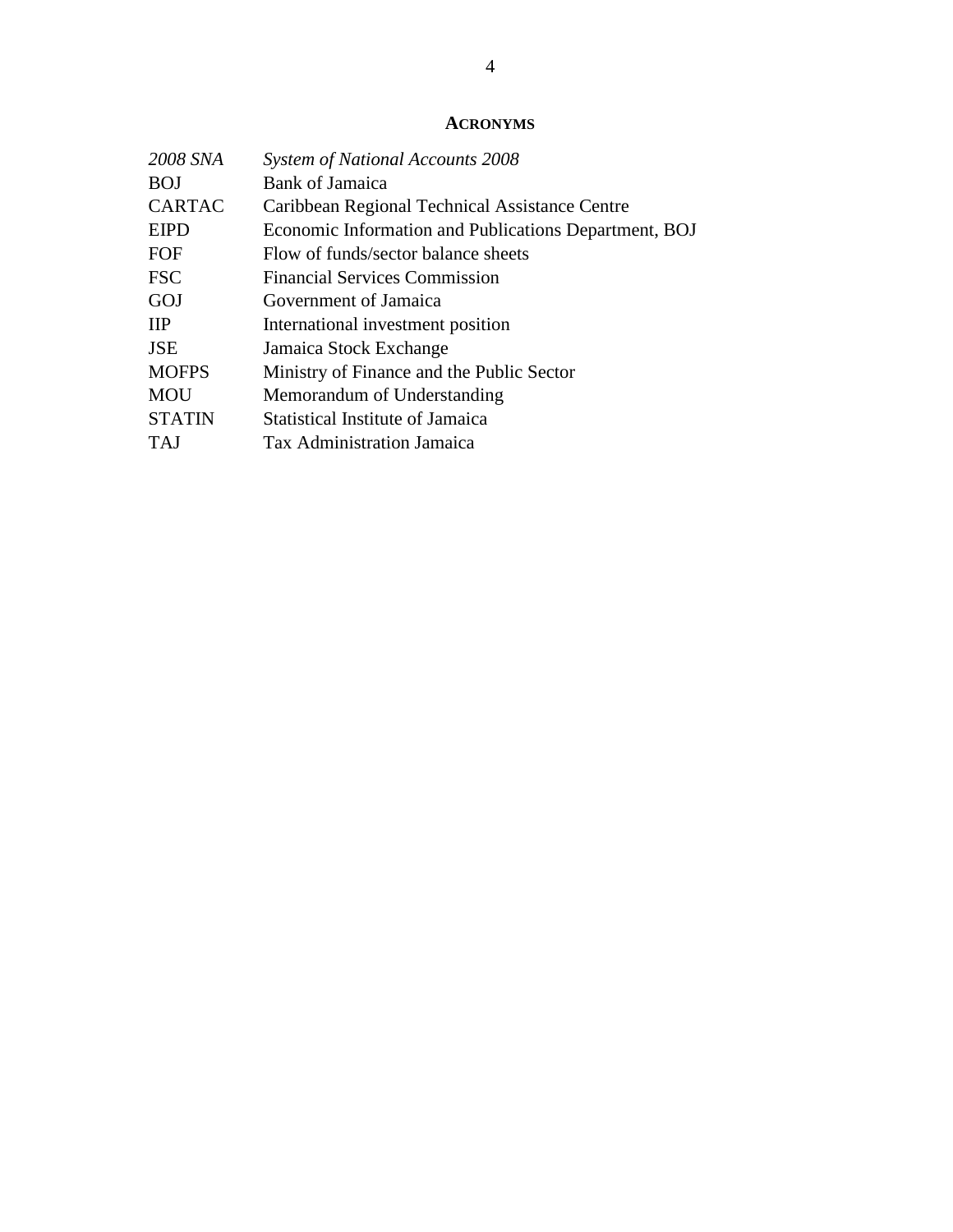#### **EXECUTIVE SUMMARY**

A technical assistance mission from the IMF's Statistics Department visited the Bank of Jamaica (BOJ), Kingston, Jamaica during November 28–December 9, 2016. The purpose of the mission was to follow up on the flow of funds (FOF) statistics mission of August 2015. The FOF project covers both transactions and balance sheet data. The mission was funded by the Caribbean Regional Technical Assistance Centre (CARTAC).

The FOF statistics provide a framework to integrate the financial and nonfinancial aspects of the economy, drawing together financial transactions and positions, for analysis of the interlinkages between the various sectors of the economy. In this manner, a consistent set of data is provided, using common definitions and classifications. The FOF is an integral part of the *System of National Accounts 2008.*

The mission found considerable progress had been made in many of the items in the August 2015 mission's action plan. The BOJ has prepared quarterly sector financial balance sheets for almost all of the financial sector. Most of these data are available on a from-whomto-whom basis. The BOJ also prepares positions data for the rest of the world (from the international investment position (IIP)) and obtains balance sheet data for several of the larger nonfinancial corporations (both public and private). All these data have been compiled from March 2013 to March 2015.

A feature of FOF statistics is that they bring together statistical datasets from all parts of the economy into a single coherent framework. The BOJ is taking the lead role, but other essential data come from a range of agencies sources. The monetary statistics are prepared by the BOJ and the FOF project uses the individual bank reports in the construction of the FOF. It would be preferable if the FOF were able to use the 1SR and 2SR but these are not currently compiled in sufficient detail to meet FOF needs. The BOJ also compiles the IIP data, which use a format that supports FOF data. The Financial Services Commission (FSC) provides data for other financial corporations but, at present, there is no standardized report form, and data for pension funds are not as comprehensive as the other financial subsectors. While the Ministry of Finance and the Public Service (MOFPS) prepares government finance statistics, most of these data are for transactions, not positions. Nonetheless, work has progressed on developing the financial balance sheet for general government though there remain several areas where data have not yet been provided by the MOFPS. Data for private nonfinancial corporations and households—the most difficult sectors for the development of data for the FOF—are still under development; with most of the information currently available drawn from counterpart datasets.

Most of the data shortcomings are from areas outside the BOJ. The mission discussed with these data suppliers—the MOFPS, the FSC, Tax Administration Jamaica (TAJ), and the Statistical Institute of Jamaica (STATIN)—how the data needed for the FOF project could be improved/provided. All these agencies are very cooperative and supportive of the BOJ's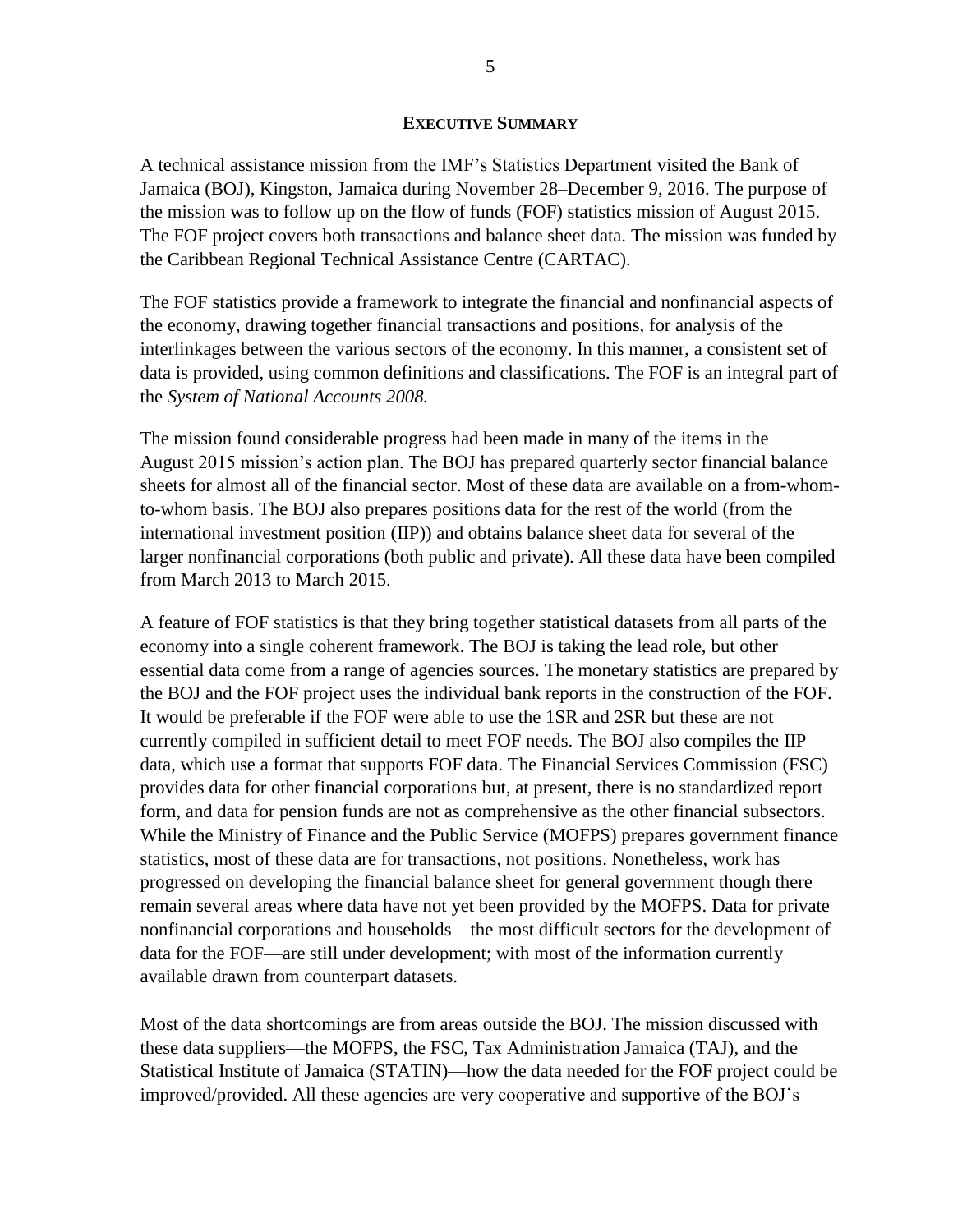initiative. With the exception of STATIN, which is seriously resource-constrained at present, these agencies agreed to move ahead with providing the data for the project within the foreseeable future.

The BOJ has completed all four of the benchmark actions set out in the August 2015 mission report. That is: (1) the establishment of an inter-agency working party to coordinate data supply, monitor progress, and ensure consistency in classification and data sharing between agencies; (2) the establishment of a team for the FOF (though these staff are not solely dedicated to the FOF project); (3) the preparation of preliminary financial balance sheets for the financial sector and general government from existing datasets, on a from-whom-towhom basis, for the most part; and (4) the use of data from the FSC to complete the FOF instrument detail for the part of the financial sector that it regulates. The August 2015 mission report had recommended the adoption of a standardized report form for these industries but the BOJ has found that that was not necessary for the FOF. However, the creation of a new report for the FSC to use for pension funds is still in progress. The BOJ has submitted its request and the FSC has indicated that it will finalize the form in early 2017.

The TAJ, which collects corporate taxes, has indicated a willingness to add a schedule on selected balance sheet items to the tax forms for corporations. The mission provided the BOJ with a draft of these proposals which require prompt action if the 2016 year-end deadline is to be met.

The mission agreed an updated action plan with the BOJ. Most of the changes were revisions to the original target dates for those aspects of the August 2015 action plan that had not progressed as had been expected during the previous mission. The revised benchmark actions are as follows:

- The BOJ establish a two-person team in BOJ **solely** dedicated to the development of FOF/sector balance sheet accounts.
- The BOJ continue to develop quarterly sector tables and FOF matrices of financial positions, by instrument and counterpart sector, from March 2013 onwards (through to end-2016), while improving the data reported and exploring ways to fill data gaps.
- The BOJ explore with the TAJ how to collect selected balance sheet data reported by nonfinancial corporations on a tax schedule, and the two agencies sign a memorandum of understanding to allow BOJ staff access to individual tax records of nonfinancial corporations.

In addition, the mission recommended, as new benchmark actions the following:

 The BOJ, using the same matrix as for the financial balances, (for instrument by sector and subsector), produce *interim/preliminary sector tables and the FOF matrix from March 2013 through end 2016* (for internal use) of financial transactions, by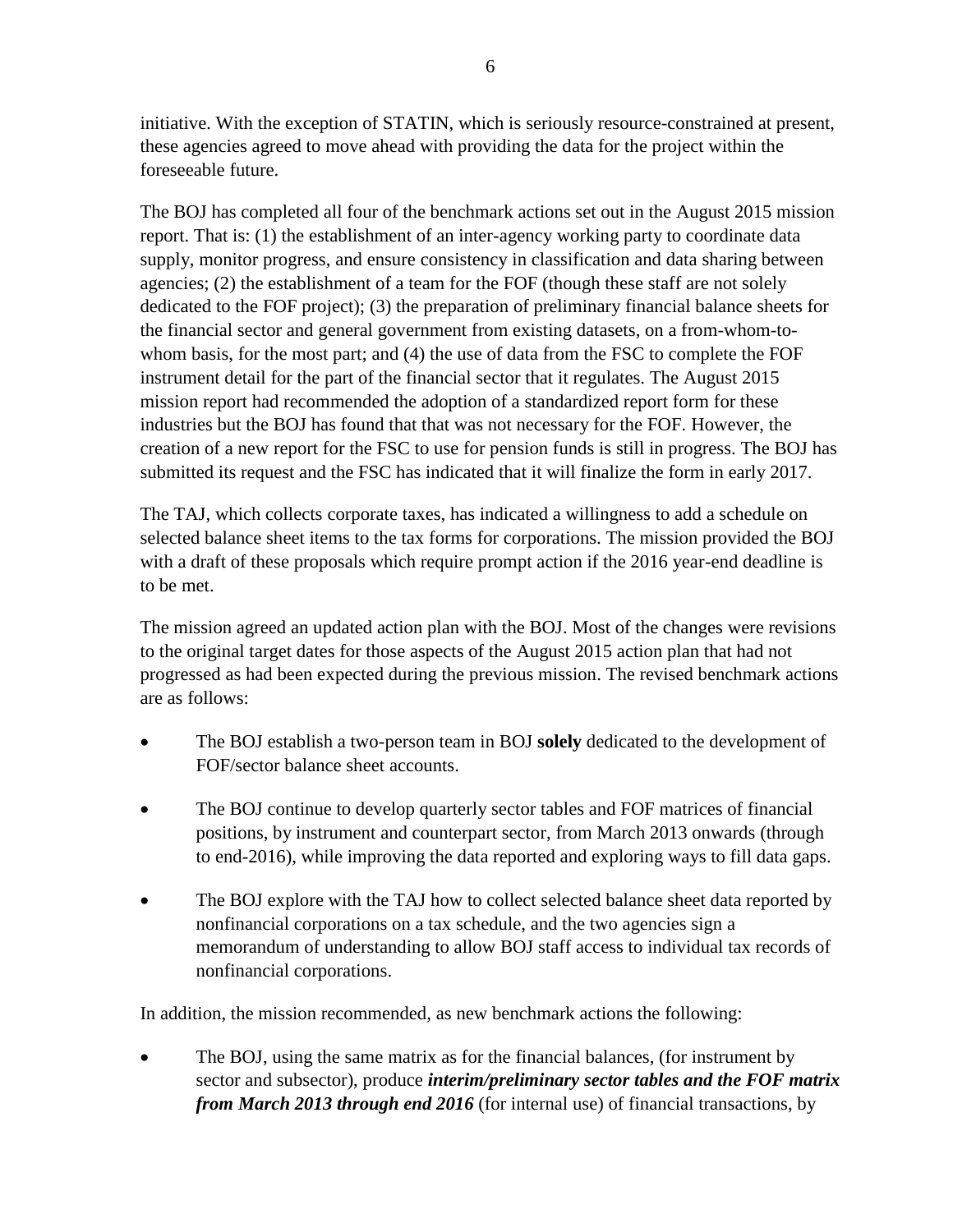sector and instrument, to show, as far as possible, from-whom-to-whom relationships, using counterpart data where necessary. The matrix will initially have empty cells that can be filled as other data sources are developed; and

 The development of a database for the FOF datasets. The current Excel-based approach will rapidly become too complicated for efficient use.

As benchmark actions, these will help to evaluate Jamaica's progress in FOF statistics in considering future requests for follow-up technical assistance. A full plan with recommended actions and target dates follows.

The mission made two presentations that focused on the uses of the FOF datasets for policy purposes. These presentations were attended by staff from all the agencies involved in the project. In addition, the mission provided training sessions on compilation and conceptual issues of the FOF to the staff in the BOJ's Economic Information and Publications Department (EIPD) who have responsibility for preparing the data. The staff are well motivated but are generally new to the project. Staff from STATIN also attended these training sessions.

The mission strongly recommended that the current staff resources for the project be increased. At present, there are two staff who compile the datasets, with support from a supervisor. However, these staff members have many other responsibilities, most of which are for current data production (such as the IIP and external financial flows, external debt data, the reserves template), which takes priority. A group dedicated to the FOF project will mean the project can advance much more quickly. The development of a new project requires more resources than one that has been in production for some time, given the same data needs.

The mission would like to express its thanks for the hospitality and enthusiastic involvement of staff from the BOJ and other agencies.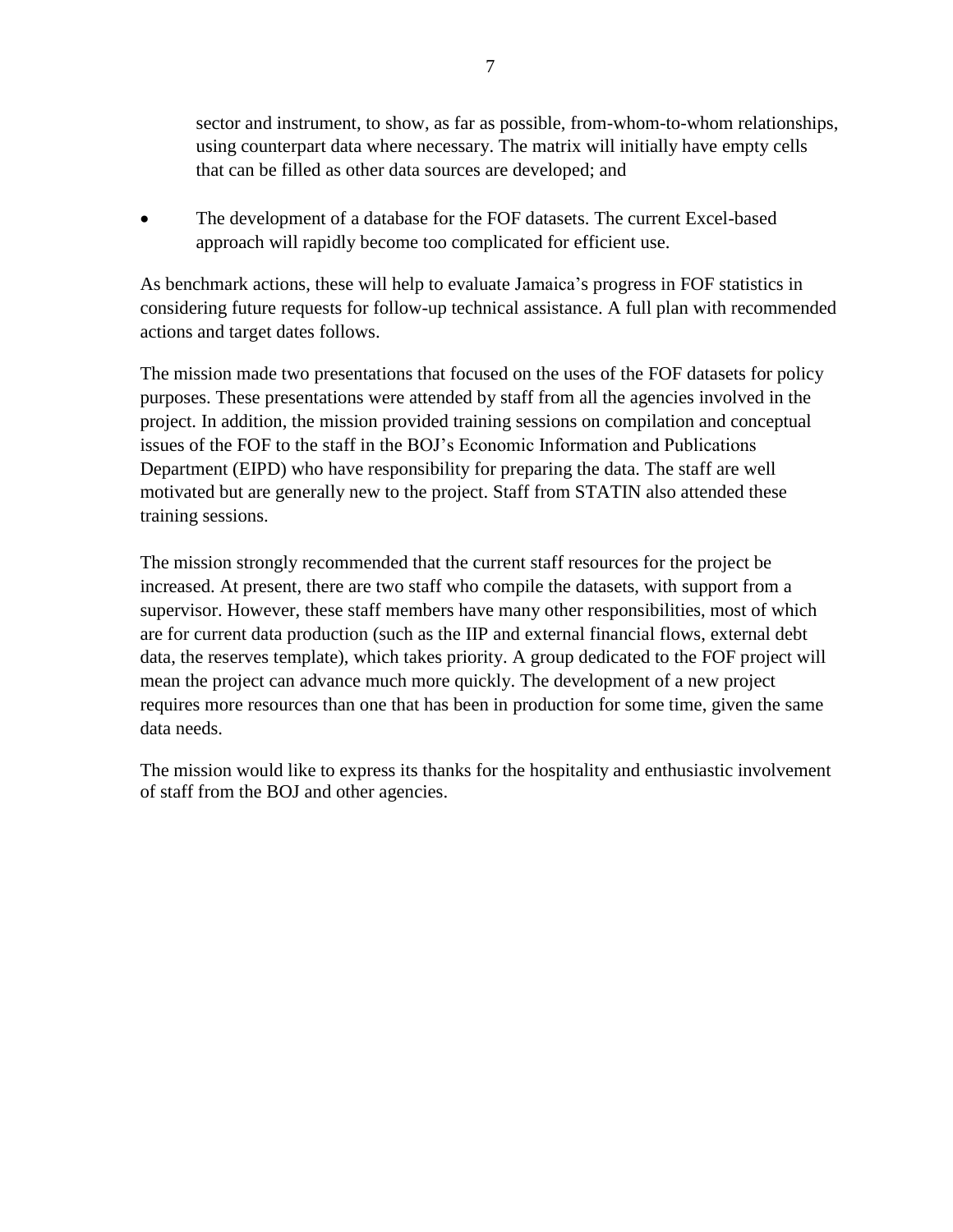#### **ACTION PLANS**

#### **A. Action Plan for All Agencies (Bank of Jamaica, Financial Services Commission, Statistics Institute of Jamaica, Tax Administration Jamaica)**

#### **Stage I: Development of Matrix of Financial Assets and Liabilities outstanding, by sector and subsector, by instrument**

| <b>Priority</b> | Action                                                               | <b>Target date</b> |
|-----------------|----------------------------------------------------------------------|--------------------|
| High            | <b>TAJ</b> be invited to join the inter-agency working group on the  | January 2017       |
|                 | FOF project.                                                         |                    |
| High            | <b>BOJ</b> begin an outreach program with potential users of the FOF | June 2017          |
|                 | data, both within the BOJ and outside.                               |                    |
| High            | <b>BOJ</b> ensure that the minutes of the quarterly meetings of the  | March 2017         |
|                 | working group assign responsibility for action items and that        |                    |
|                 | these action items are carried out.                                  |                    |
| High            | <b>BOJ</b> ensure that the working group makes a decision on the     | March 2017         |
|                 | sector classification of the National Housing Trust so that there    |                    |
|                 | is a consistent treatment by data suppliers. At present, MOFPS       |                    |
|                 | treats the NHT as part of general government, whereas the BOJ        |                    |
|                 | and STATIN both treat it as a public financial enterprise.           |                    |

#### **B. Action Plan for BOJ**

#### **Stage I: Development of Matrix of Financial Assets and Liabilities outstanding, by sector and subsector, by instrument**

| <b>Priority</b> | <b>Action</b>                                                          | <b>Target date</b>      |
|-----------------|------------------------------------------------------------------------|-------------------------|
| High            | <b>BOJ</b> establish a two-person team dedicated solely to the         | December 2017           |
|                 | development of the FOF                                                 | <b>Benchmark action</b> |
| High            | <b>BOJ</b> compile the 1SR and 2SR in sufficient detail for FOF        | March 2017              |
|                 | purposes.                                                              |                         |
| High            | <b>BOJ</b> obtain quarterly balance sheet data for the eight major     | June 2017               |
|                 | public entities for which it does not currently receive quarterly      |                         |
|                 | data and map as closely as possible the instrument detail and          |                         |
|                 | sector (and subsector) in the FOF framework. The BOJ, in               |                         |
|                 | conjunction with the <b>MOFPS</b> , explore with these public entities |                         |
|                 | how to obtain these data in a standardized format, or, at least, so    |                         |
|                 | that the instrument and counterparty data can be readily mapped        |                         |
|                 | to the FOF framework.                                                  |                         |
| High            | <b>BOJ</b> continue to develop quarterly sector tables and FOF         | June 2017 for data      |
|                 | matrices of financial positions, by instrument and counterpart         | through end-2016        |
|                 | sector, from March 2013 through end-2016, while improving the          | and ongoing             |
|                 | data reported and exploring ways to obtain data for missing            | thereafter              |
|                 | cells.                                                                 | <b>Benchmark action</b> |
| High            | <b>EIPD</b> have ongoing consultation with data users, such as the     | January 2017 and        |
|                 | Financial Stability Department of the BOJ, to obtain their input       | ongoing thereafter      |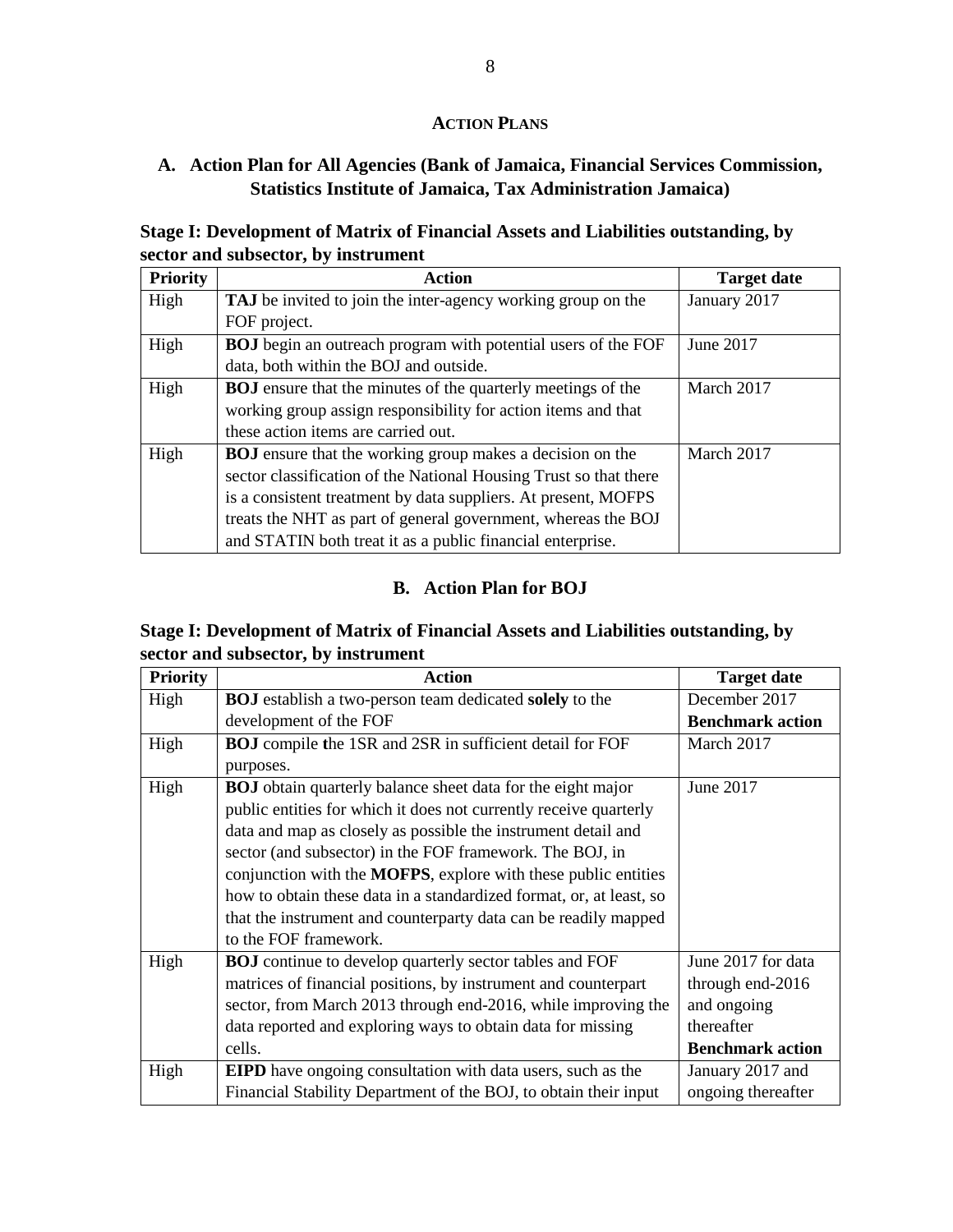| <b>Priority</b> | <b>Action</b>                                                          | <b>Target date</b>      |
|-----------------|------------------------------------------------------------------------|-------------------------|
|                 | to the project development, while assisting them to understand         |                         |
|                 | the data in analyzing the results.                                     |                         |
| High            | <b>BOJ</b> explore the possibility of conducting a survey of           | December 2017           |
|                 | nonfinancial corporations' balance sheets, using the System of         |                         |
|                 | National Accounts instrument breakdown (see Annex IV of the            |                         |
|                 | August 2015 mission report), with a view to having a survey in         |                         |
|                 | place in 2018, subject to availability of additional resources         |                         |
| High            | <b>BOJ</b> explore with TAJ how to collect selected balance sheet      | December 2016           |
|                 | data reported by nonfinancial corporations on a schedule, as part      | submission of           |
|                 | of their tax submissions.                                              | request by BOJ;         |
|                 |                                                                        | December 2017 for       |
|                 |                                                                        | inclusion on tax        |
|                 |                                                                        | schedule                |
|                 |                                                                        | <b>Benchmark action</b> |
| High            | <b>BOJ</b> submit a proposed MOU to TAJ to allow BOJ staff access      | March 2017              |
|                 | to tax records of nonfinancial corporations. If not feasible: MOU      | <b>Benchmark action</b> |
|                 | for TAJ to supply data already aggregated to avoid                     |                         |
|                 | confidentiality issues.                                                |                         |
| High            | <b>BOJ</b> develop a database for use in FOF to replace the current    | December 2017           |
|                 | Excel based system.                                                    | <b>Benchmark action</b> |
| Medium          | As direct data sources (for example, from nonfinancial                 | December 2018           |
|                 | corporations) become available, <b>BOJ</b> should compare these with   |                         |
|                 | those data from indirect sources to determine which is a better        |                         |
|                 | data source.                                                           |                         |
| Medium          | <b>BOJ</b> publish the data on the BOJ website, once their quality has | December 2018           |
|                 | reached a satisfactory level.                                          |                         |

**Stage II: Development of Transactions data for financial assets and liabilities, by sector and subsector, by instrument**

| <b>Priority</b> | <b>Action</b>                                                    | <b>Target date</b>      |
|-----------------|------------------------------------------------------------------|-------------------------|
| High            | Using the same matrix as for the financial balances, (for        | December 2017           |
|                 | instrument by sector and subsector), <b>BOJ</b> produce          | <b>Benchmark action</b> |
|                 | interim/preliminary sector tables and the FOF matrix from        |                         |
|                 | March 2016 onwards (for internal use) of financial transactions, |                         |
|                 | by sector and instrument, to show, as far as possible, from      |                         |
|                 | whom/to whom relationships, using counterpart data where         |                         |
|                 | possible. The matrix will initially have empty cells that can be |                         |
|                 | filled as other data sources are developed.                      |                         |
| Medium          | Using the same matrix as for the financial balances, (for        | December 2018           |
|                 | instrument by sector and subsector), <b>BOJ</b> produce          |                         |
|                 | interim/preliminary sector tables and the FOF matrix from        |                         |
|                 | March 2013 to end-2015 (for internal use) of financial           |                         |
|                 | transactions, by sector and instrument, to show, as far as       |                         |
|                 | possible, from-whom-to-whom relationships, using counterpart     |                         |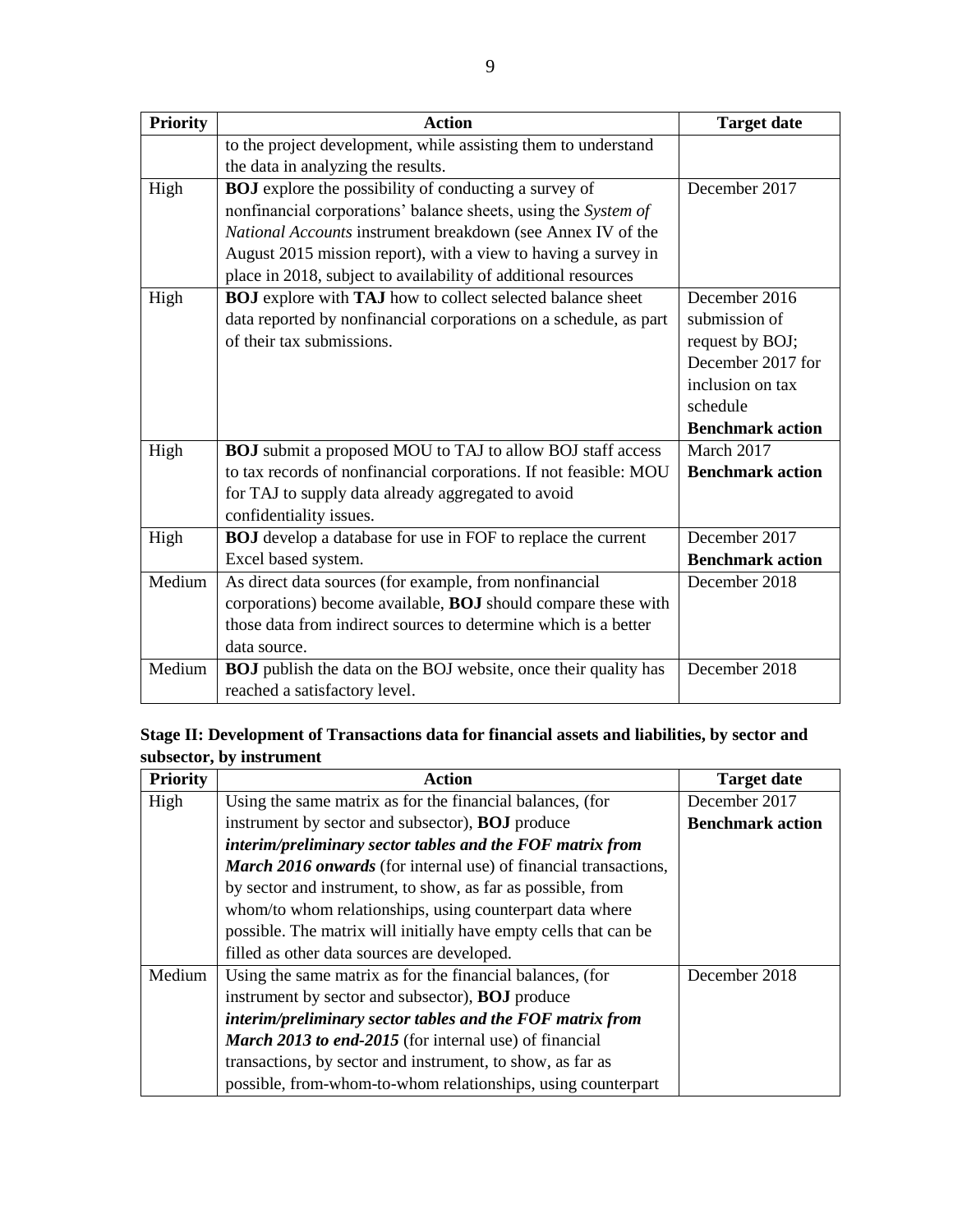| <b>Priority</b> | Action                                                                 | <b>Target date</b>  |
|-----------------|------------------------------------------------------------------------|---------------------|
|                 | data where possible. The matrix will initially have empty cells        |                     |
|                 | that can be filled as other data sources are developed.                |                     |
| High            | For the above two actions, <b>BOJ</b> use transactions data, where     | December 2017 for   |
|                 | available (such as from the BOP) but where data are available          | the high priority   |
|                 | only from balance sheets, the <b>BOJ</b> derive transactions by taking | item above and      |
|                 | into account price, volume, and exchange rate changes so that          | December 2018 for   |
|                 | these "other flows" are not treated as though they are                 | the medium priority |
|                 | transactions. See Annex I of August 2015 mission report.               |                     |
| Medium          | <b>BOJ</b> publish the financial transactions data, once their quality | December 2018       |
|                 | has reached a satisfactory level.                                      |                     |

## **Stage III: Development of sector accounts, down to and including the capital account**

| <b>Priority</b> | <b>Action</b>                                                        | <b>Target date</b> |
|-----------------|----------------------------------------------------------------------|--------------------|
| Medium          | Using data from STATIN, <b>BOJ</b> prepare the fully articulated     | June 2019          |
|                 | accounts (nonfinancial and financial transactions, as well as the    |                    |
|                 | financial assets and liabilities outstanding), for the financial and |                    |
|                 | general government sectors. This action item is subject to           |                    |
|                 | STATIN's having resources to produce the data                        |                    |
| Medium          | Using data from STATIN, <b>BOJ</b> prepare the fully articulated     | June 2021          |
|                 | accounts (nonfinancial and financial transactions, as well as the    |                    |
|                 | financial assets and liabilities outstanding), for all the sectors.  |                    |
|                 | This action item is subject to STATIN's having resources to          |                    |
|                 | produce the data.                                                    |                    |
| Medium          | <b>BOJ</b> publish the fully articulated accounts (nonfinancial and  | December 2021      |
|                 | financial transactions, as well as the financial assets and          |                    |
|                 | liabilities outstanding), once their quality has reached a           |                    |
|                 | satisfactory level.                                                  |                    |

# **C. Action Plan for the FSC**

| <b>Stage I</b>  |                                                                      |                    |
|-----------------|----------------------------------------------------------------------|--------------------|
| <b>Priority</b> | Action                                                               | <b>Target date</b> |
| High            | <b>FSC, in conjunction with BOJ</b> , develop a new quarterly report | June 2017          |
|                 | form to capture the instrument and counterpart detail for pension    |                    |
|                 | funds' balance sheets. See Annex III of the August 2015 mission      |                    |
|                 | report.                                                              |                    |
| Medium          | The FSC, in conjunction with the BOJ, develop a                      | June 2018          |
|                 | standardized report form for the nonbank financial institutions to   |                    |
|                 | maximize comparability to obtain quarterly balance sheet data.       |                    |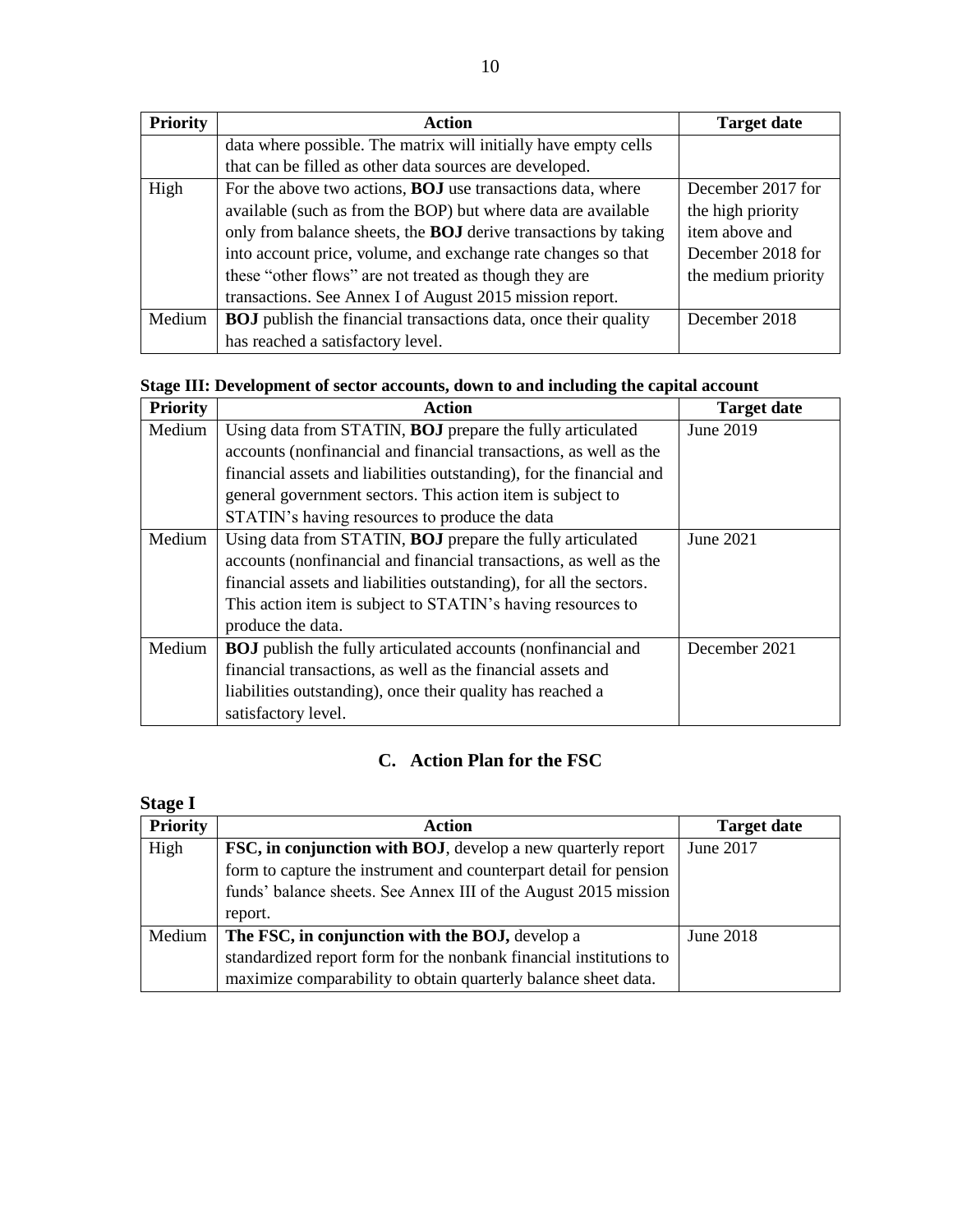#### **D. Action Plan for the Ministry of Finance and the Public Sector**

**Stage I: Development of Matrix of Financial Assets and Liabilities outstanding, by sector and subsector, by instrument**

| <b>Priority</b> | <b>Action</b>                                                            | <b>Target date</b> |
|-----------------|--------------------------------------------------------------------------|--------------------|
| High            | <b>MOFPS</b> provide quarterly data of general government's              | December 2016 and  |
|                 | financial assets and liabilities positions, including accounts           | ongoing thereafter |
|                 | receivable and payable and the estimates of future payments              |                    |
|                 | of pensions to GOJ current and former staff. (These latter               |                    |
|                 | may be used internally by the BOJ until such time that                   |                    |
|                 | agreement is reached between the MOFPS and the BOJ on                    |                    |
|                 | how to publish the data.)                                                |                    |
| High            | <b>MOFPS</b> assist <b>BOJ</b> to obtain quarterly balance sheet data of | June 2017          |
|                 | the 16 largest public entities' financial assets and liabilities,        |                    |
|                 | using the instrument detail, by counterparty (where possible             |                    |
|                 | using a standardized report form), to match the 2008 SNA                 |                    |
|                 | instrument breakdown (see Annex IV of August 2015                        |                    |
|                 | mission report) on an ongoing basis, and provide these data              |                    |
|                 | to the BOJ within two months of the end of the reference                 |                    |
|                 | quarter.                                                                 |                    |

## **Stage II: Development of Transactions data for financial assets and liabilities, by sector and subsector, by instrument**

| <b>Priority</b> | <b>Action</b>                                                  | <b>Target date</b> |
|-----------------|----------------------------------------------------------------|--------------------|
| High            | <b>MOFPS</b> provide BOJ with transactions data of general     | June 2017          |
|                 | government's financial assets and liabilities on a quarterly   |                    |
|                 | basis, using the instrument detail to match the 2008 SNA       |                    |
|                 | instrument breakdown (see Annex IV of the August 2015          |                    |
|                 | mission report) from the first quarter of 2016 forward, and    |                    |
|                 | provide these data to the BOJ within two months of the end     |                    |
|                 | of the reference quarter. These data should include accounts   |                    |
|                 | receivable/payable and changes in estimates of future pension  |                    |
|                 | payments to current and former employees. For the latter, it   |                    |
|                 | would be preferable if changes in the estimated future cash    |                    |
|                 | flow could identify the causes of the changes (such as revised |                    |
|                 | actuarial assumptions or changes in the discount rate, or      |                    |
|                 | through payments made or changes in terms and conditions       |                    |
|                 | of employment).                                                |                    |

#### **E. Action Plan for STATIN**

#### **Stage III: Development of sector accounts, down to and including the capital account**

| <b>Priority</b> | Action                                                         | <b>Target date</b> |
|-----------------|----------------------------------------------------------------|--------------------|
| High            | <b>STATIN</b> explore with the BOJ, means to obtain quarterly  | December 2017      |
|                 | data on the largest nonfinancial corporations' balance sheets. |                    |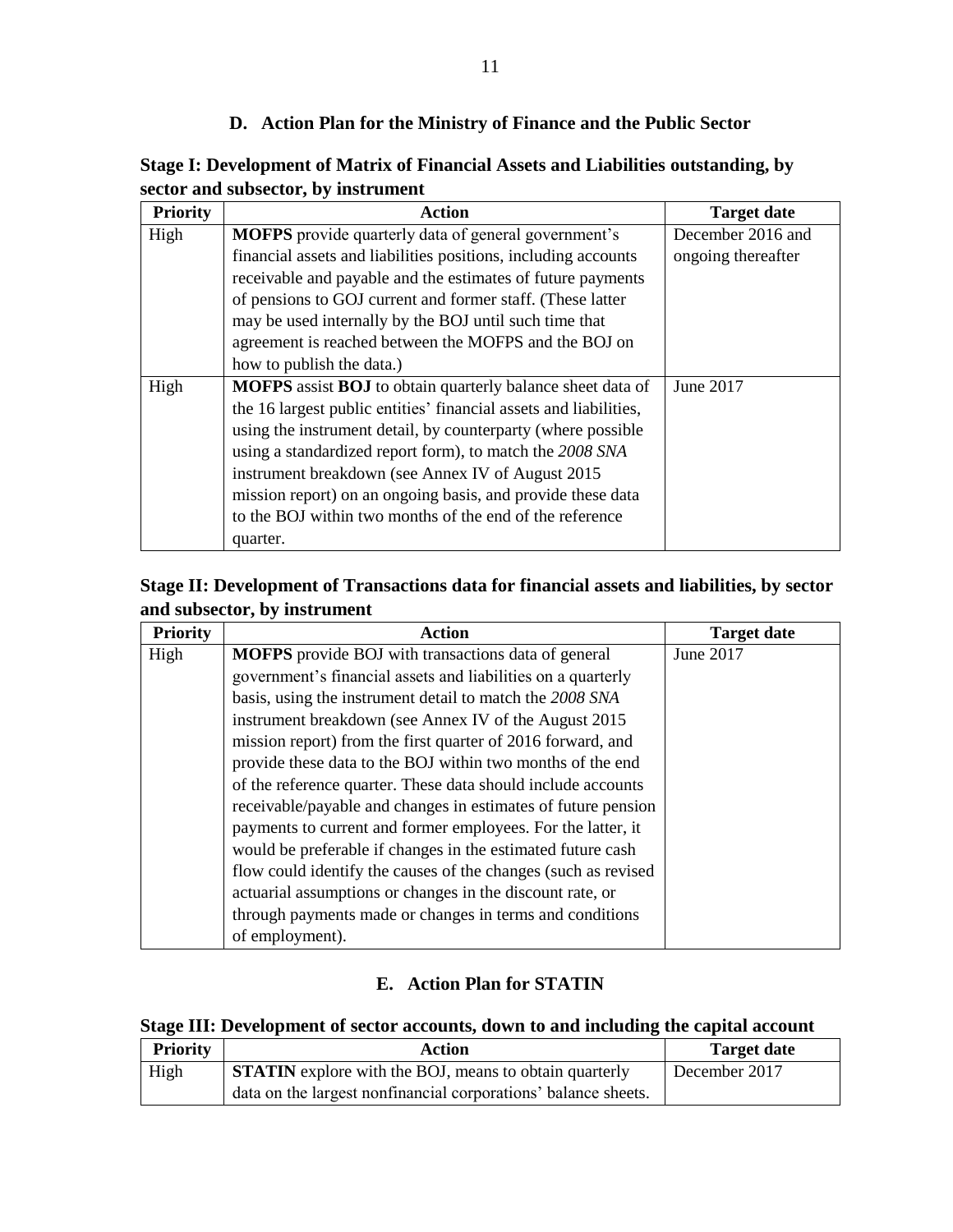| Medium | <b>STATIN</b> develop current and capital sector accounts for the | December 2018 |
|--------|-------------------------------------------------------------------|---------------|
|        | financial and general government sectors. This action item is     |               |
|        | subject to STATIN's having resources to produce the data.         |               |
| Medium | <b>STATIN</b> develop current and capital sector accounts for the | December 2020 |
|        | nonfinancial corporations and household sectors. This action      |               |
|        | item is subject to STATIN's having resources to produce the       |               |
|        | data.                                                             |               |

# **F. Action Plan for TAJ**

# **Stage I: Development of Matrix of Financial Assets and Liabilities outstanding, by sector and subsector, by instrument**

| <b>Priority</b> | <b>Action</b>                                                    | <b>Target date</b>      |
|-----------------|------------------------------------------------------------------|-------------------------|
| High            | TAJ explore with BOJ how to collect selected balance sheet       | December 2016           |
|                 | data reported by nonfinancial corporations on a schedule, as     | submission of request   |
|                 | part of their tax submissions.                                   | by BOJ; December        |
|                 |                                                                  | 2017 for inclusion on   |
|                 |                                                                  | tax schedule            |
|                 |                                                                  | <b>Benchmark action</b> |
| High            | Once the MOU between TAJ and BOJ to allow BOJ staff              | March 2017              |
|                 | access to tax records of nonfinancial corporations is agreed, it | <b>Benchmark action</b> |
|                 | be signed by the Governor and the Minister.                      |                         |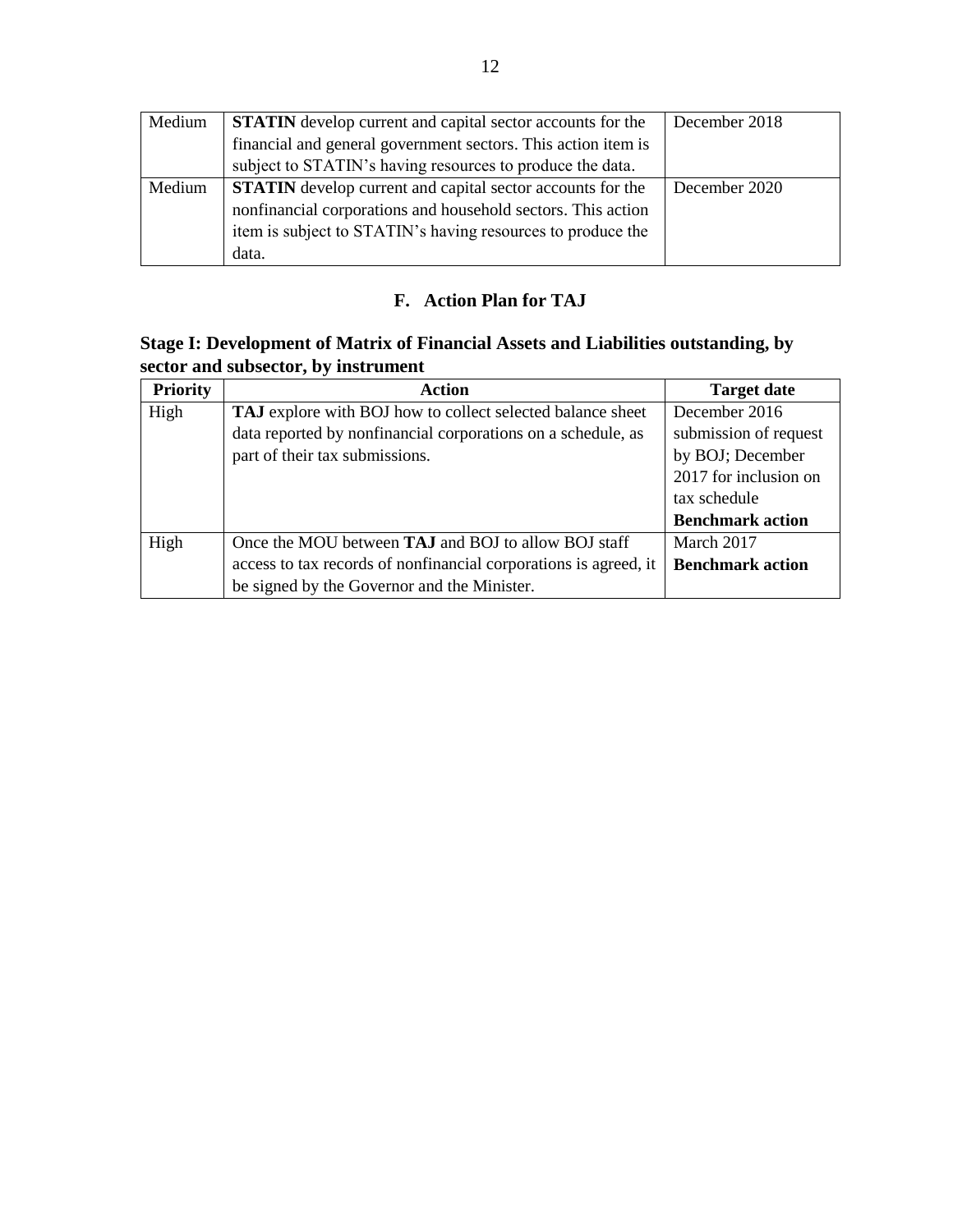#### **I. BACKGROUND**

1. A technical assistance mission from the IMF's Statistics Department (STA) visited the Bank of Jamaica (BOJ), Kingston, Jamaica during November 28–December 9, 2016. The purpose of the mission was to follow up on the flow of funds (FOF) statistics mission of August 2015. The FOF project covers both transactions and balance sheet data. The mission was funded by the Caribbean Regional Technical Assistance Centre (CARTAC).

2. There is a strong need for the FOF in Jamaica. The FOF provide a fully integrated framework, linking positions with transactions in financial instruments and between the real and financial parts of the economy, to show the inter-linkages within and between the financial and nonfinancial sectors of the economy. Moreover, through this structure, the statistics can highlight where data problems arise. In this manner, a consistent set of data is provided, using common definitions and classifications. The FOF is an integral part of the *System of National Accounts 2008* (*2008 SNA*). These features of the FOF assist in macroeconomic analysis and policy and highlight where problems of financial instability might arise (from within as well as from outside the financial sector).

3. The BOJ decided to launch an FOF project in 2015 and asked STA to provide assistance in setting up the project. In August 2015, STA conducted a technical assistance mission to the BOJ to that end. A detailed action plan was agreed between the mission and the BOJ to begin assembling a preliminary set of balance sheet data from existing data sources for various sectors of the economy. These were the financial sector (and subsectors), general government, public nonfinancial enterprises, and the rest of the world. Using these existing datasets to create a preliminary set of sector tables (by instrument and counterparty), the BOJ could determine what information was available and where the gaps were. The August 2015 mission's action plan also set out some of the areas where new and/or improved data sources needed to be developed. The current mission's purpose was to examine progress on both these fronts and to make further recommendations, within a revised action plan.

#### **II. MISSION FINDINGS**

4. The mission found that considerable progress has been made by the BOJ in constructing sector tables and the FOF matrix for positions data from March 2013 to March 2015. Many of the action plan's main recommendations have been completed or are on track for completion.

#### **A. Bank of Jamaica**

5. The BOJ has completed all four of the benchmark actions set out in the August 2015 mission report, that is: (i) the establishment of an inter-agency working party to coordinate data supply, monitor progress, and ensure consistency in classification and data sharing between agencies; (ii) the establishment of a team for the FOF (though these staff are not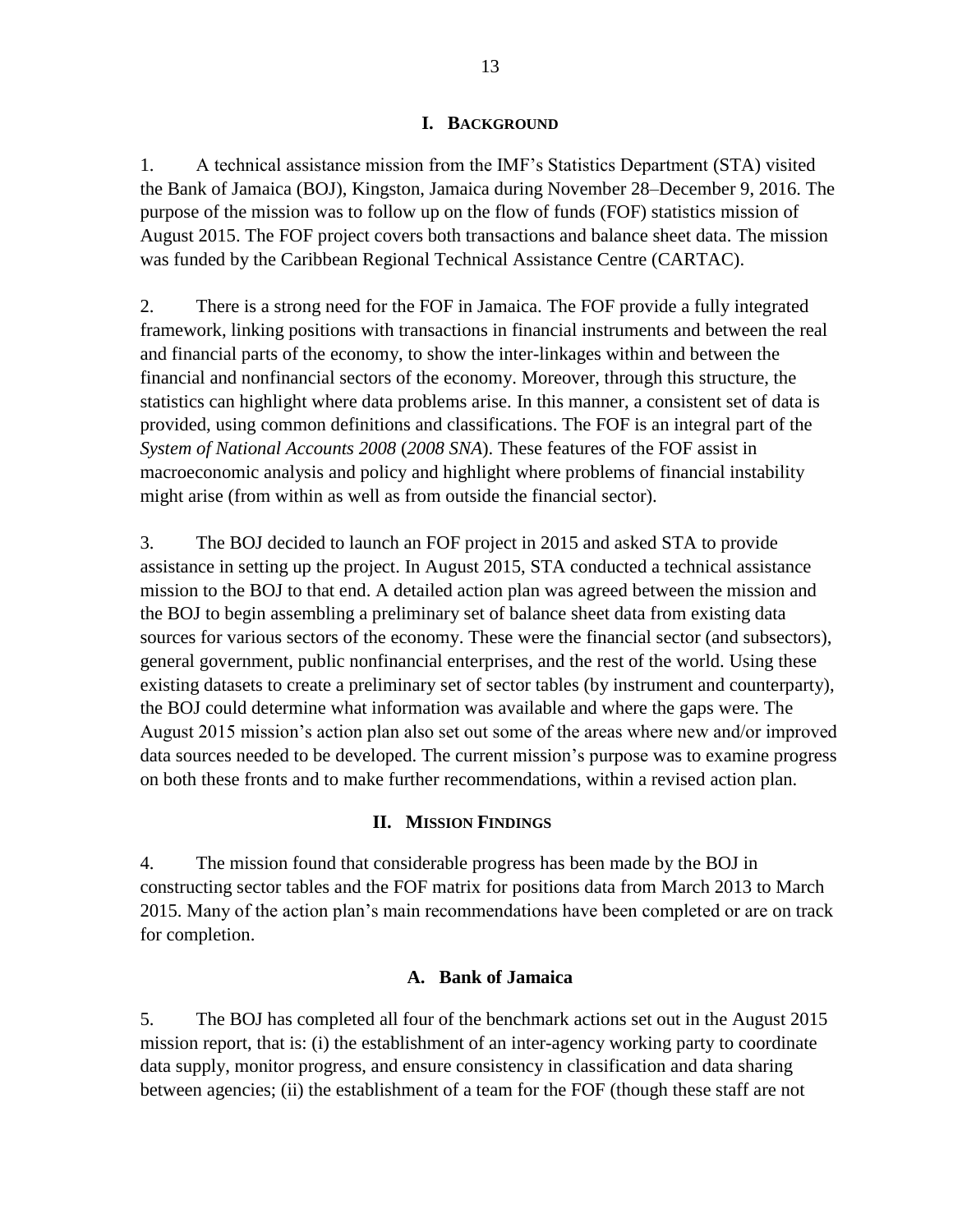solely dedicated to the FOF project); (iii) the preparation of preliminary financial balance sheets for the financial sector and general government from existing datasets, on a fromwhom-to-whom basis, for the most part; and (iv) the use of data from the FSC to complete the FOF instrument detail for the part of the financial sector that the FSC regulates. The August 2015 mission report had recommended the adoption of a standardized report form for these industries but the BOJ has found that that was not necessary for the FOF. However, the new report for the FSC to use for pension funds is still being developed. The BOJ has submitted its request and the FSC has indicated that it will finalize the form in early 2017.

6. Most of the financial sector's financial balance sheet positions has been completed, together with the rest of the world and general government. Data on the financial balance sheet position for the nonfinancial corporations' sector are still largely incomplete but this was expected as this is the most difficult sector for which to compile data. Data for the household sector (which, in Jamaica, includes nonprofit institutions serving households) have been compiled from counterpart information in the financial sector. This approach is usual for FOF compilation as surveying households directly is usually not possible, as it is a very expensive, and not very reliable, way to obtain the data.

7. Data for the central bank and other deposit-taking corporations are drawn from the datasets that feed into the 1SR and 2SR for the central bank and other deposit-taking corporations, respectively, with most instruments having counterpart sector detail. These data are collected by the BOJ as input to its monetary policy. These are high quality data. However, it would assist the FOF project if these data were fully entered on the 1SR and 2SR. At present, some detail is missing from the 1SR and 2SR, requiring the FOF team to obtain the data from the actual submissions of these datasets.

8. Credit unions are not currently regulated but it is expected that the BOJ will take over that responsibility formally in the not-too-distant future. However, the BOJ's Supervision Department is already obtaining the balance sheets of credit unions on a regular basis. As a result of this access, the FOF has been able to include data on these institutional units. They are, at present, included with other financial institutions, but, should the BOJ Monetary Policy Committee decide to include their liabilities as part of the monetary aggregates, they should be treated as part of the deposit-taking corporations subsector.

#### **B. Financial Services Commission**

9. For most of the nonbank financial institutions, the Financial Services Commission (FSC) collects data as part of its remit as regulator of insurance companies, pension funds investment dealers and security brokers, and unit trusts (investment funds), investment and pension fund managers. The FSC submits quarterly data to the BOJ on a timely basis. The data are of good quality, for the most part, though the pension funds data need to be improved.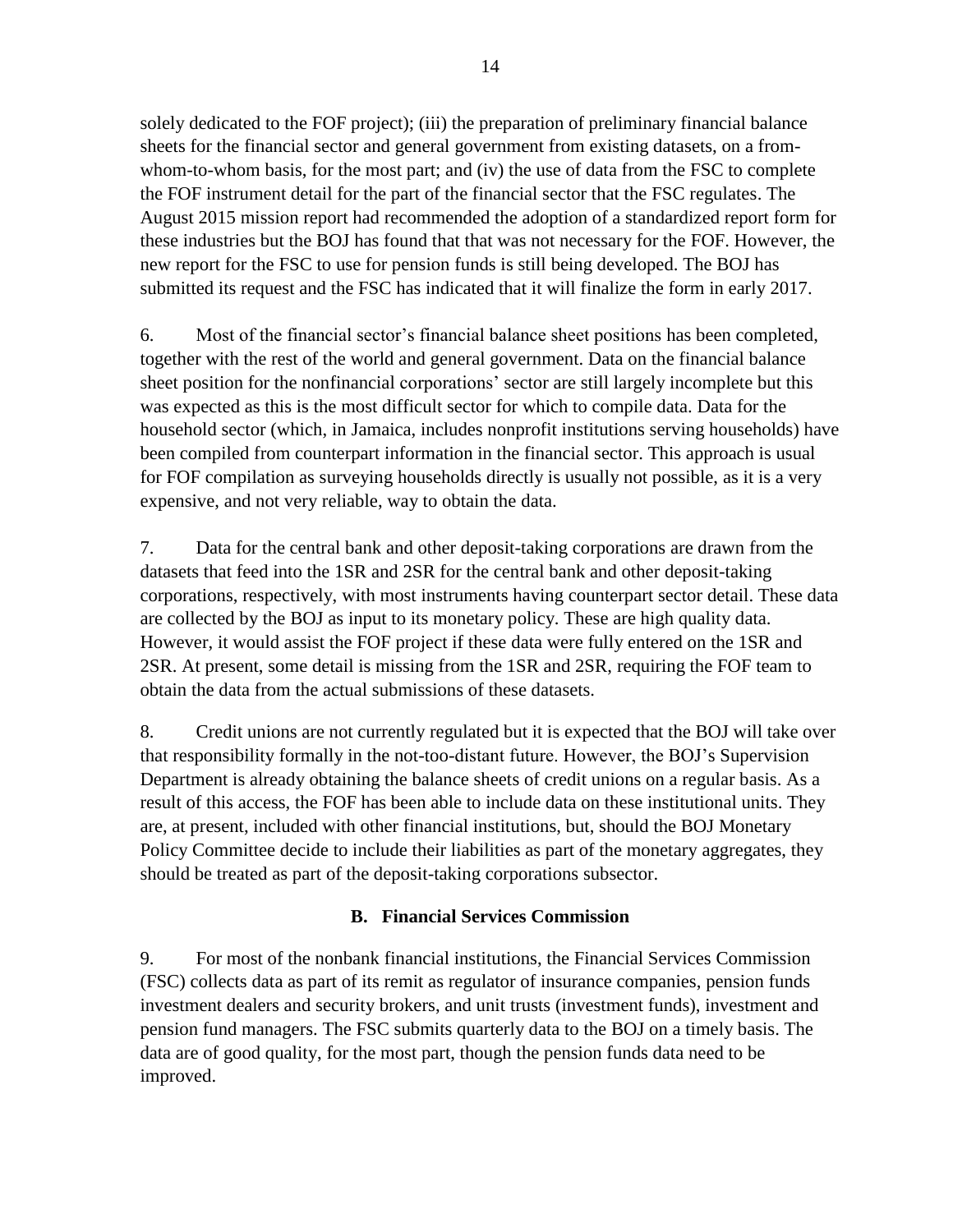10. The mission, together with the BOJ, held discussions with the FSC. The purpose of the meeting was to determine what reporting problems the FSC may have in obtaining the balance sheet data for onward submission to the BOJ for the FOF project. The FSC has been very cooperative with the BOJ in providing input for the project.

11. The meeting discussed the need for a new report form for pension funds. The FSC are in the process of finalizing a new report form for 2017. The BOJ has submitted a draft proposal to meet its needs (based on Annex III of the August 2015 mission report). The FSC indicated that it would incorporate most of these data needs for the quarterly return.

12. The meeting also discussed how any under or over-funded is reported for defined benefit schemes. The FSC stated that most of the funds were fully funded. However, in the event of a shortfall or surplus, it was not clear to the mission whether any such shortfall (surplus) would be recorded as a claim of the pension fund (sponsor) on its sponsor (pension fund). The FSC indicated that it would explore the issue and advise the BOJ, accordingly.

13. Pension funds are appraised every three years to determine whether or not they are under or over-funded. In the event that they are under-funded, the sponsor is given a certain period of time to make up the shortfall. It is this shortfall that needs to be recognized on balance sheet if it is still outstanding on the balance sheet date. Similarly, where a pension fund is over-funded, the sponsor is entitled to a contributions holiday, that is, it is not required to make further contributions until such time that future liabilities to the current and former staff have been reached. In both situations, it would be helpful for the FOF project to be informed of the amount of the actuarial reassessments and the reasons therefor: changes in the discount rate, demographic changes, changes in the terms of employment, etc.

14. The meeting was advised that, for some of the insurance companies, there is a problem with timeliness of quarterly data. The mission advised the FSC that, for statistical purposes, it is acceptable to provide preliminary data and to submit revised data later.

15. The FSC informed the meeting that some of the smaller investment brokers and security dealers do not provide the information on a quarterly basis. The FSC noted that the larger brokers and dealers, that report regularly, account for approximately 90 percent of the industry's assets. Under those circumstances, it is possible for the BOJ to gross up the results, provided they know what the universe figure is and whether those reporting are the same units every period. Where they are not the same, the BOJ will need to be advised in order to make estimates for those missing entities.

16. Because the current report forms are industry specific, there are considerable differences in what information is provided. The mission suggested that the BOJ provide the next meeting of the inter-agency working group with a mapping of instruments in the FSC's forms to those in the FOF (*2008 SNA*) framework. The FSC also requested that the BOJ provide the classifications by sector and instrument so that the FSC can ensure there is consistency in reporting both within and across the industries that it regulates.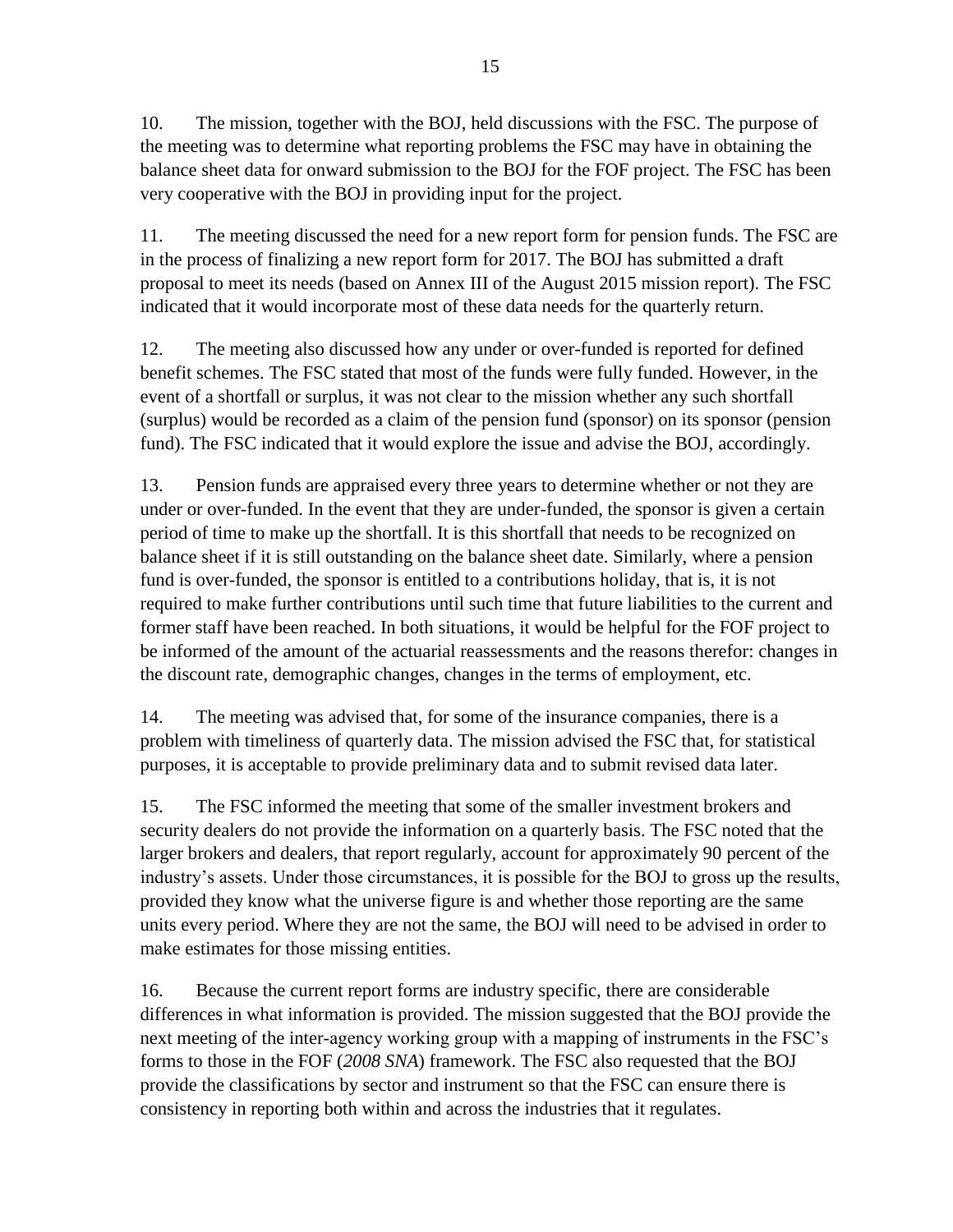17. The meeting also discussed the mechanism for the FSC to submit the data to the BOJ. Because data for individual enterprises are submitted, the mission advised the FSC and the BOJ that a secure site is needed to ensure no loss of confidentiality.

### **C. Tax Administration Jamaica**

18. The mission, together with the BOJ, met the TAJ to discuss two related issues: (i) the memorandum of understanding (MOU) between the BOJ and the TAJ; and (ii) how to obtain data on selected balance sheet items of nonfinancial corporations.

19. The purpose of the MOU is to permit staff at the BOJ access to individual corporate taxpayer files, as well as to develop means to obtain aggregated data. The MOU has been under discussion between the two organizations for some time. It has been reviewed within the BOJ by the data requesting divisions as well as the legal department. A proposal is due to be submitted to the TAJ in early 2017. It will then be reviewed by the TAJ, and once both parties are satisfied that their needs and concerns are met, it will be submitted to the Governor and the Minister for their signatures.

20. While it is necessary for the MOU to be signed for any delivery of tax individual data files by the TAJ to the BOJ, in the meantime, the two agencies can explore how to obtain selected balance sheet data of nonfinancial corporations. The TAJ expressed its willingness to provide as much information as it can. Should the MOU not be signed by March 2018, TAJ should be able to provide the data in aggregate, until such time that the MOU is signed.

21. The information being sought for the FOF is for those balance sheet items for which there is no alternative source. These are shown in this report's annex. If it were possible for the TAJ to provide the BOJ with these data, even though they might only be available with a long lag (of more than one year), they would provide the latter with a benchmark level from which to make estimates for current periods for both positions and transactions. When more current data are provided, those estimates could be revised.

22. At present, it may not be possible to provide any balance sheet data on an aggregated basis as the tax files are not machine-readable. It might be possible for these files to be read into other software that would allow them to be machine-readable: such an option would need to be explored. However, even if such an option were available, it might not provide useful information as many small corporate entities do not file balance sheets.

23. In light of the absence of many small corporate tax filers' balance sheets, the TAJ suggested that the FOF needs be included in tax schedules and indicated that the information would also be useful for the TAJ's own assessment processes. Tax schedules are required and therefore any corporation that did not provide the schedule would be in violation of the law. The TAJ advised the mission and the BOJ that it would be necessary for the BOJ to provide the request before the end of December 2016 for it to be considered for inclusion in the 2017 tax year filing requirements. The mission provided the BOJ with the required items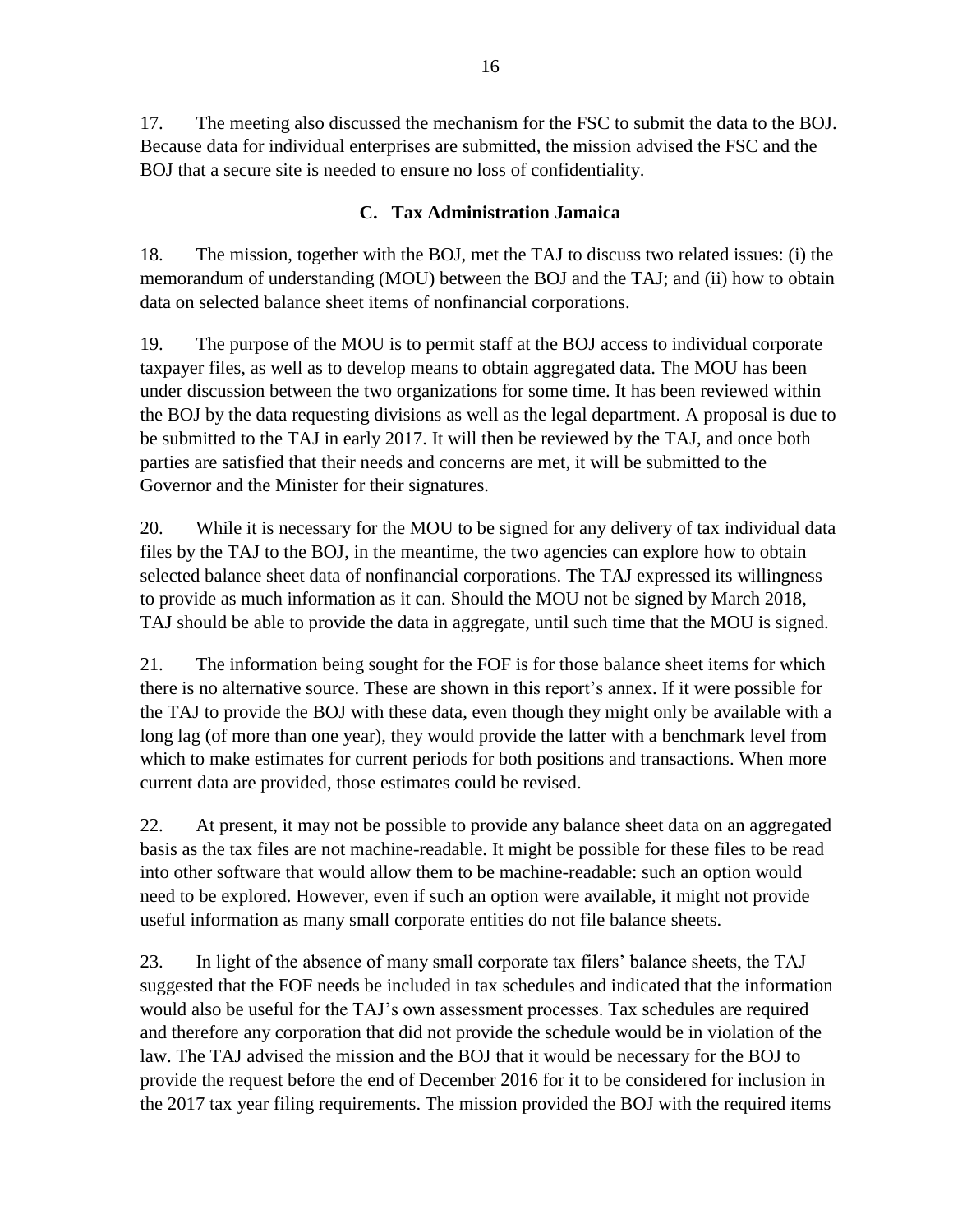(see this report's annex). If the end-December 2016 deadline is missed, it is probable that this request will not be actioned by the TAJ until a year later. The information set out in the annex is maximalist: if the TAJ finds that too much information is being requested, it is possible that the request could be pared back, but there would, consequently, be a loss of data quality for the FOF.

#### **D. Ministry of Finance and the Public Sector**

24. The mission, together with the BOJ, met the Ministry of Finance and the Public Sector (MOFPS). The meeting was to discuss the provision of data on Government of Jamaica's (GOJ) balance sheets and transactions, and to explore with the MOFPS how it can assist the BOJ in obtaining balance sheet data of public entities.

25. The FOF project currently obtains data on GOJ's domestic debt securities from the MOFPS's website. It also uses data on foreign loans and debt securities issued abroad from the international investment position (IIP) that the BOJ compiles. Transactions data are also available.

26. The information on GOJ debt securities outstanding is, however, at nominal value, not at market price. The MOFPS, however, indicated that market prices could be calculated as all the relevant data – in addition to nominal value, the term to maturity, the coupon rate, the current market interest rate – are available. The MOFPS indicated that it would explore providing the balance sheet information at market prices.

27. The meeting also explored how other items on the GOJ's balance sheet could be provided to the FOF project. The MOFPS noted that accounts receivable/payable are calculated every month. The MOFPS said that these data would be provided to the BOJ within a few days of the meeting as the information is readily available.

28. The meeting also explored whether the pension liabilities to current and former GOJ employees is estimated by the MOFPS. The MOFPS indicated that the future cash flows are estimated and these could be provided to the BOJ for the FOF project. It was agreed that these data may be used internally by the BOJ until such time that agreement is reached between the MOFPS and the BOJ on how to publish the data.

29. The mission noted that future cash flows would need to be discounted to obtain a present value but the rate of discount was not discussed. This is a matter that data users at the BOJ may wish to provide guidance. The mission proposed that the long-term GOJ Jamaican dollar bond rate could be used.

30. It was also noted that it would be very helpful for the FOF project if the MOFPS could indicate what might be causes of any changes in the estimation of future cash flows, such as changes in the actuarial assumptions, or terms and conditions of employment, etc. Such changes may need to be recorded in the other changes account, rather than as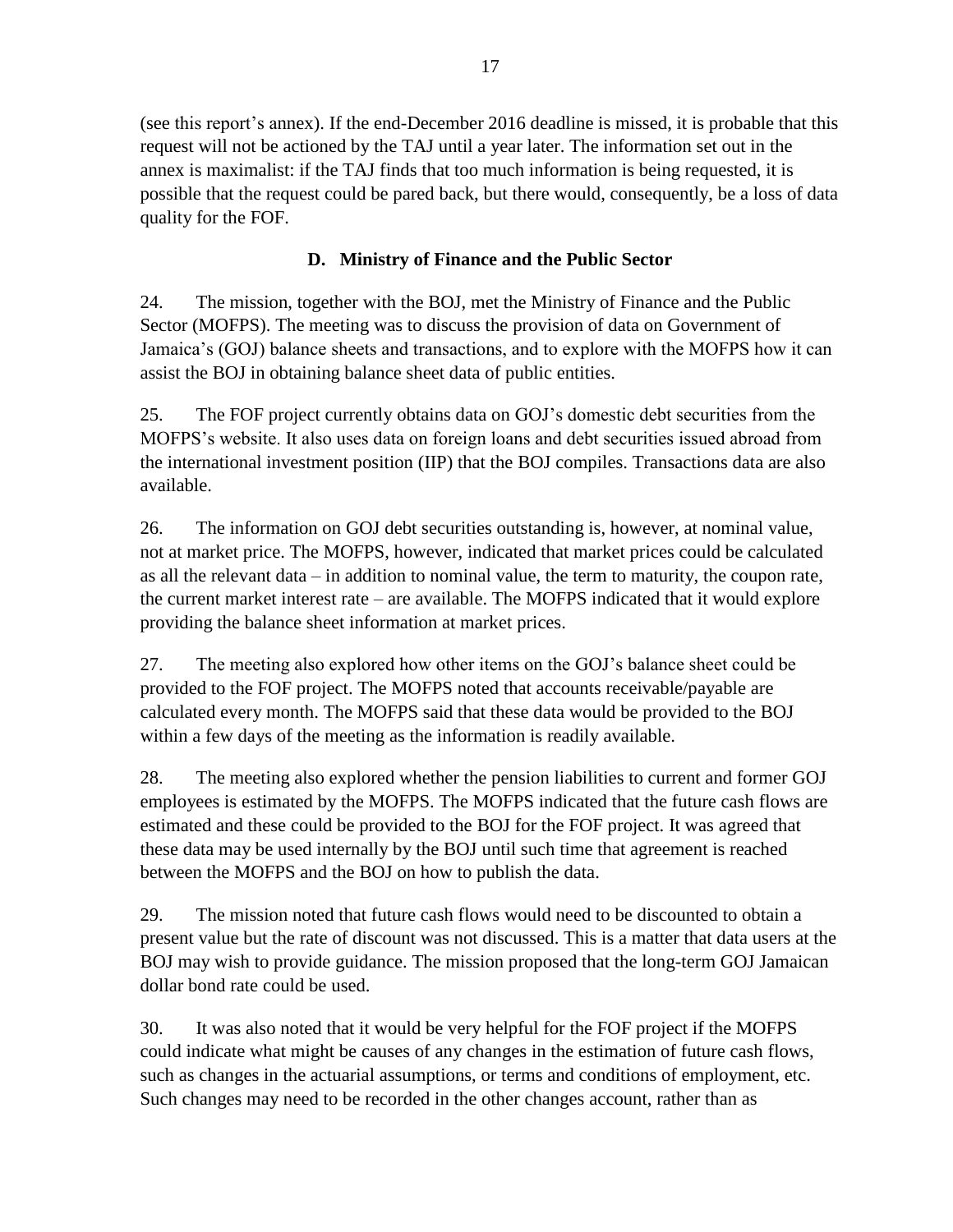transactions, depending on the cause of the change.

31. As to the BOJ's obtaining balance sheet data for the major public entities, it was noted that, at present, 8 of the 16 major entities are reporting to the BOJ quarterly, while 8 entities provide only annual data. The MOFPS indicated that it would seek to ensure that the remaining 8 entities reported quarterly.

32. The BOJ also asked whether it might also be possible to have a standardized report form. The present use of these entities' balance sheets is less than optimal as they do not have the same information detail, many of the balance sheet items are highly aggregated, and no notes to the financial statements are provided. The MOFPS indicated that it would explore how to provide the information the BOJ needs.

#### **E. Statistical Institute of Jamaica**

33. The mission, together with the BOJ, visited STATIN to discuss two matters: the development of sector accounts for the production account through the capital account, and STATIN's assistance in the conducting of a survey of nonfinancial private corporations.

34. STATIN advised the mission that it is severely resource-constrained at present and that developing sector accounts from the production account to the capital account would not be possible until 2018, at the earliest, for the financial and general government sectors. For the nonfinancial corporations' sector and households (and non-profit institutions serving households), it would be a further two years before the current and capital accounts would be available (and possibly later). Both of these possible target dates are predicated on STATIN receiving additional resources. If those resources are not available, STATIN would be unable to provide these sector accounts. Should they be able to do so, they would expect to be able to provide the data back to 2014, but only on an annual basis.

35. For much the same reason, STATIN indicated that it cannot conduct a survey of the balance sheets of the largest nonfinancial corporations in the foreseeable future. The meeting discussed alternative approaches, such as the BOJ's conducting a survey of these enterprises but STATIN cautioned that they are facing declining response rates, even from this group.

#### **F. Other Data Sources**

36. The only other current source of external data to the BOJ is the Jamaica Stock Exchange (JSE) website. The JSE posts on its website of the financial statements of the enterprises it has listed. The BOJ uses the balance sheet information of the largest of these enterprises. The JSE also provides the BOJ with data on the price and number of shares on issue of each of the enterprises it lists. These data are used by the BOJ to derive the market value for these listed enterprises.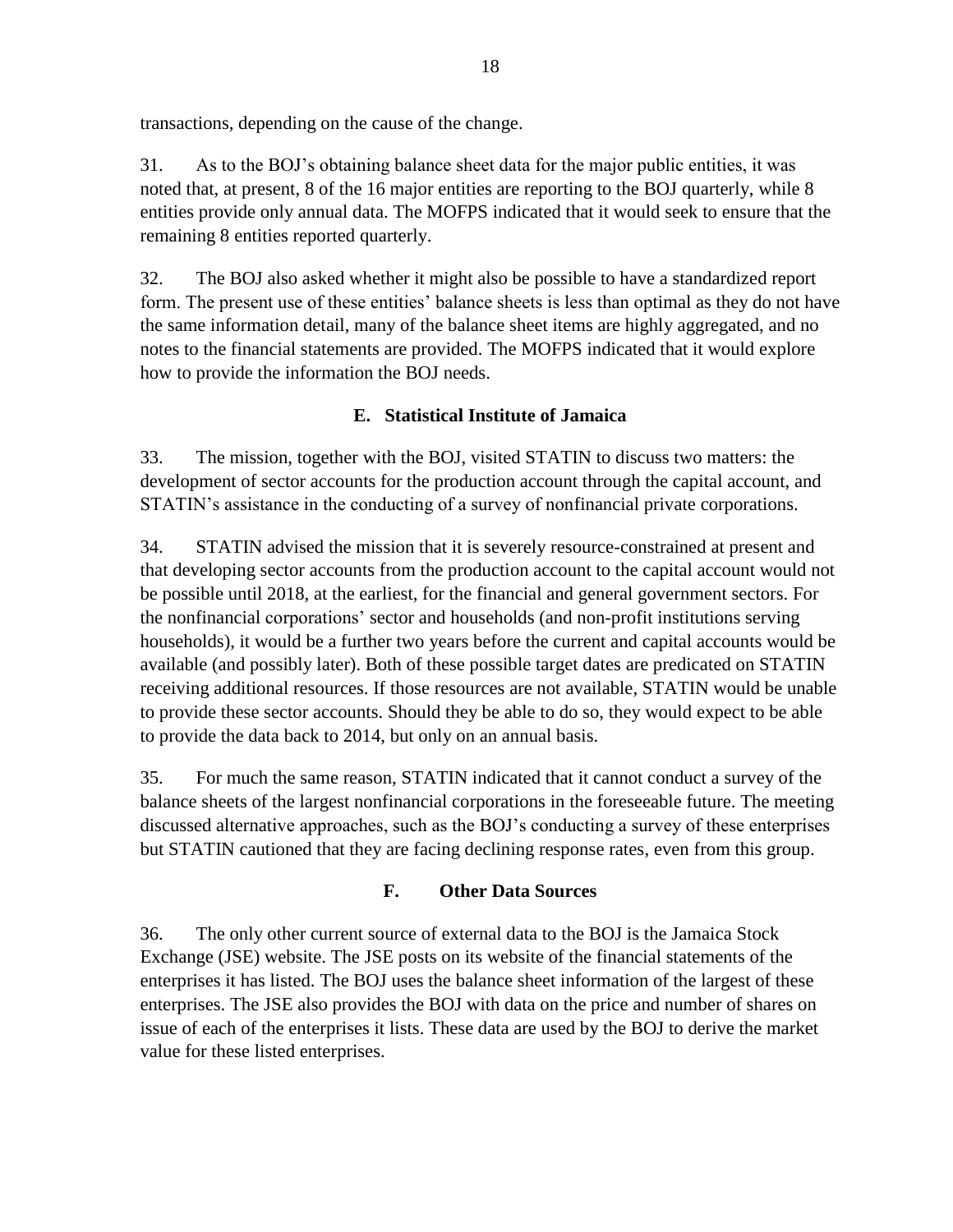#### **III. TRAINING, STAFFING, OUTREACH, AND COMPUTER RESOURCES**

37. The mission made presentations on the uses of the FOF to staff from within the BOJ and from external data providers. The sessions were well attended and there were a number of questions from the Financial Stability Department of the BOJ, who are likely to be one of the major users of the data. The mission strongly recommended to the BOJ that the FOF staff involve the Financial Stability Department on an ongoing basis about the development of the project and how to understand them.

38. The mission also provided two days of training to the FOF staff and others with a role in providing data for the project from within the BOJ. Many of the staff are new and would benefit considerably from formal training. The mission was advised that one of the FOF staff had applied for the newly offered course by the IMF's Institute and Capacity Department for February/March 2017.

39. There is a need for the BOJ to begin an outreach program with potential users, both within and outside the BOJ. By involving potential users at an early date of development, users' needs can be incorporated into the datasets. Moreover, such an outreach program can advise such users on how to understand the data and their interlinkages.

40. The mission strongly recommended that the current staff resources for the project be increased. At present, there are two staff who compile the datasets, coupled with a supervisor. However, all the staff involved in the FOF project have many other responsibilities, most of which are for current data production (such as the IIP and external financial flows, external debt data, the reserves template), which means that the needs for these datasets take priority. A group dedicated solely to the FOF project will mean the program can advance much more quickly. The development of a new project requires more resources than one that has been in production for some time, given the same data needs.

41. The mission also strongly recommended that the BOJ develop a database for the FOF datasets. While Excel will be sufficient for the early development of the project, once it has become an ongoing exercise, a proper database will be necessary, given the size of the datasets involved in an FOF system.

42. The mission would like to express its thanks for the hospitality and enthusiastic involvement of staff from the BOJ and other agencies.